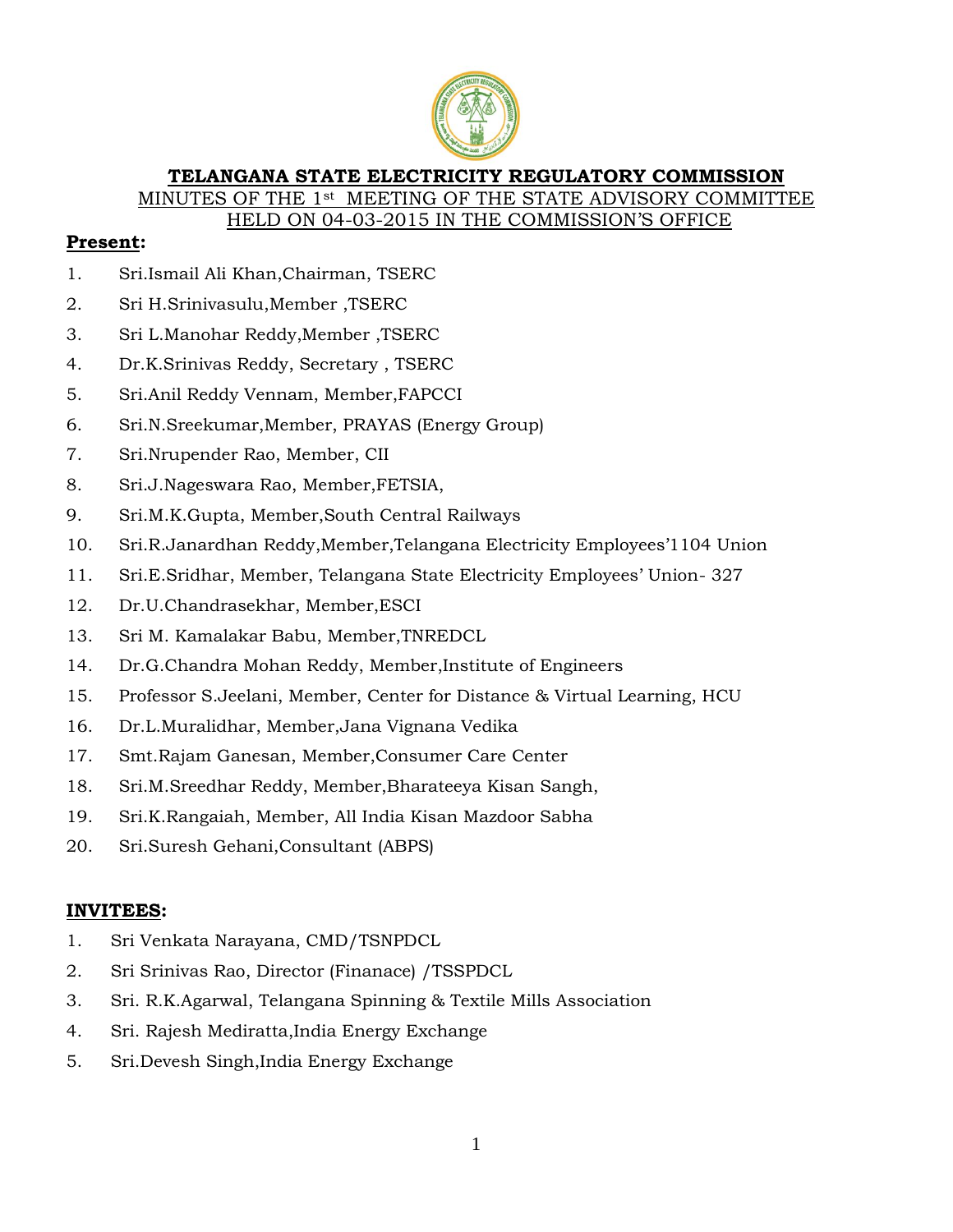The meeting started with the introduction of State Advisory Committee (SAC) members. While welcoming the participants, Secretary addressed the gathering and briefed the SAC about the

- Formation of TSERC consequent to formation of Telangana state
- Constitution of State Advisory Committee & appointment of Members of SAC
- ARR Tariff Filings made by (TSSPDCL & TSNPDCL) TSDiscoms and the schedule & venue of Public Hearings.
- 1. Chairman welcomed all members, invitees to the meeting and stated that the discussion will be on the ARR Tariff Filings made by the Discoms for FY 2015-16. Chairman invited views and suggestions of members of SAC, on the ARR Tariff Filings and told that the same would be taken into consideration before taking a final decision on tariffs for FY 2015-16. The Discoms were requested to present their ARR Filings to the committee.
- 2. Director/Finance of TSSPDCL has presented ARR Tariff Filings on behalf of both TSSPDCL and TSNPDCL.
- 3. On completion of presentation , Chairman invited views of SAC members. The views of the SAC Members are as follows:

### **Sri.Anil Reddy Vennam of FAPCCI**

- there are lot of expectations from TSERC as it is the bridge between Discoms and Consumers and in order to safeguard the interests of the consumers TSERC has to intervene.
- Cross subsidy in Industry category is very high which is more than the limits specified in National Tariff Policy (NTP). As per NTP it should be  $+/- 20\%$ .
- The spirit of Electricity Act, 2003 is not followed by the Discoms and violations are for the well being of the Discoms.
- The Discoms have not complied with the MYT principles and are exceeding the sales allowed by the ERC.
- Every year the actual agriculture consumption is more than the approved agriculture consumption in tariff order. The effect of this higher Agl. consumption should not burden the Industrial consumers.
- Discoms should get the subsidies from the Government instead of burdening the consumers.
- With reference to ToD , there is room for discussions. Incentives are to be provided during off peak periods. To this Chairman / TSERC has reacted and questioned whether the above is feasible in the power shortage regime.
- Remark on Generation tariff not fixed , Member (Technical) clarified that the tariff is already fixed for FY 2009-14 by APERC.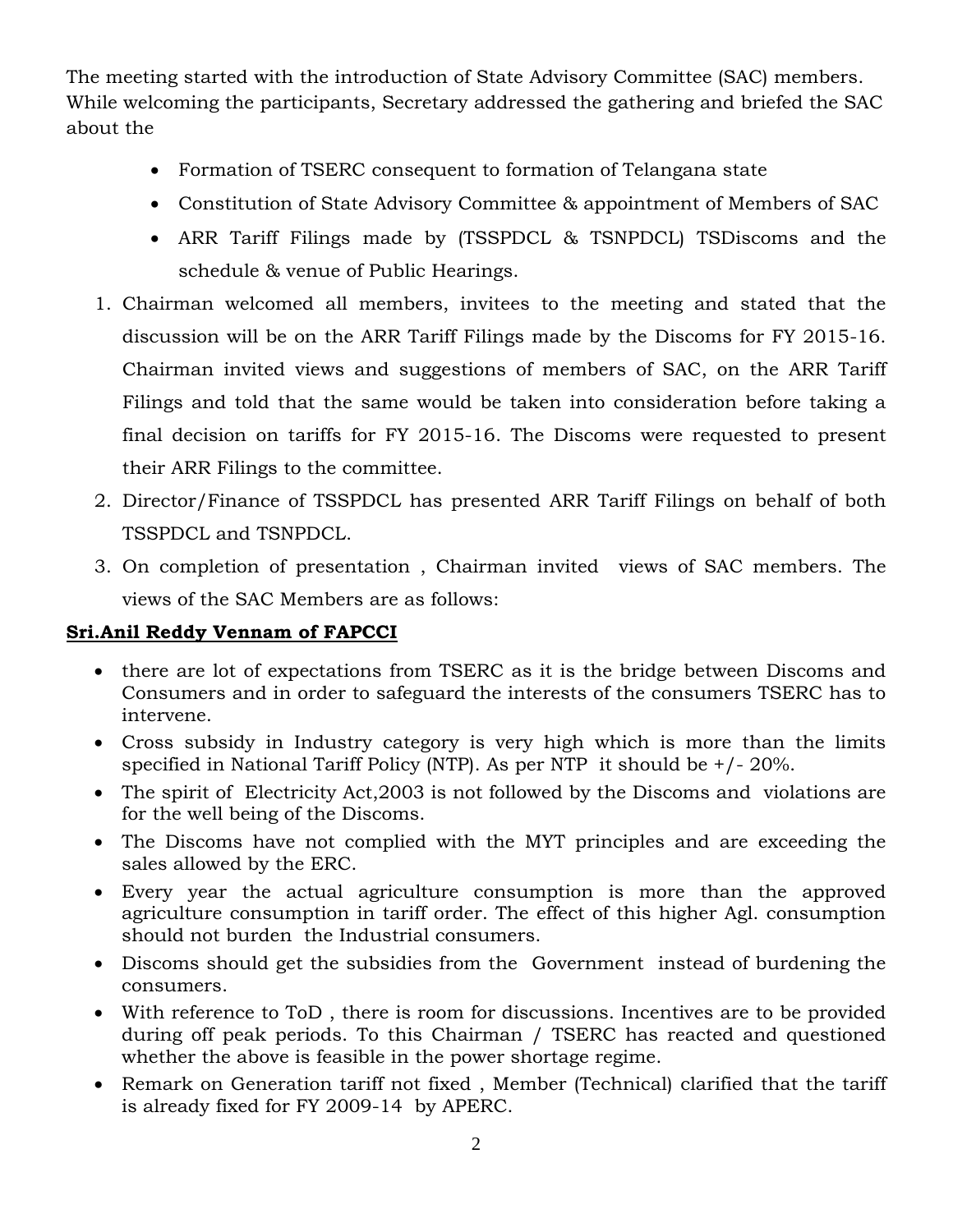- Cross subsidy should come down and loss figures are alarming and committed effort should be taken to reduce losses.
- Industry is ready to pay if quality of power is maintained by the Discoms.
- The issue of separate Discom for MSME sector should be examined.
- Removal of LT III (B) category is affecting the MSME sector for which the Commission has asked for a report on the burden on the consumers because of removal of this category.
- FRP is a scheme where consumers are burdened and it is a grey area. Member (Finance) wanted a clarification whether he was referring to the interest being loaded into CoS. Sri. Anil Kumar felt that interest should not be loaded on to the consumers.
- To this Chairman has told that 50% is loaded on Discom.

#### **Sri.N.Sreekumar, PRAYAS:**

- Tariff is a sensitive matter and the present category as well as slab structure is complicated and requires rationalisation.
- Average consumption in 0-50 domestic slab is approximately 50% and customer charges shall be removed for the BPL consumers in LT Domestic category.
- Fixed charges are not levied in some states and it is fair to levy only energy charges.
- Over a period of time many slabs are added due to lack of advancements in technology. With technology advancement slabs can be reduced and structure made simpler though not immediately but over a period of time.
- To this Member (Technical) & Member (Finance) wanted him to suggest ideal number of slabs and Sri. Sreekumar told that some groundwork is required on this matter.
- Power purchase cost is high CEA forecast is being followed and work on forecasting should be started by Discoms.
- DSM measures are not built in the planning and RE is not included. The short term power purchase should be reduced which is a concern.
- To this Member (Technical) pointed out that long term planning could not be done as there is no corridor for drawing power.
- Method of Agl consumption estimation is to be improved as since it has significant impact on losses. There is a mention of ISI report but there are many unanswered questions.
- On DSM pumpsets , CMD/TSNPDCL has told that they have segregated agricultural feeders on which transformers are erected and meters installed. At the end of the month when compared with ISI methodology the variation was only 4%, which is insignificant.
- Sri. Sreekumar has told that till the time complete segregation of Agl feeders is done, the sample size should be increased.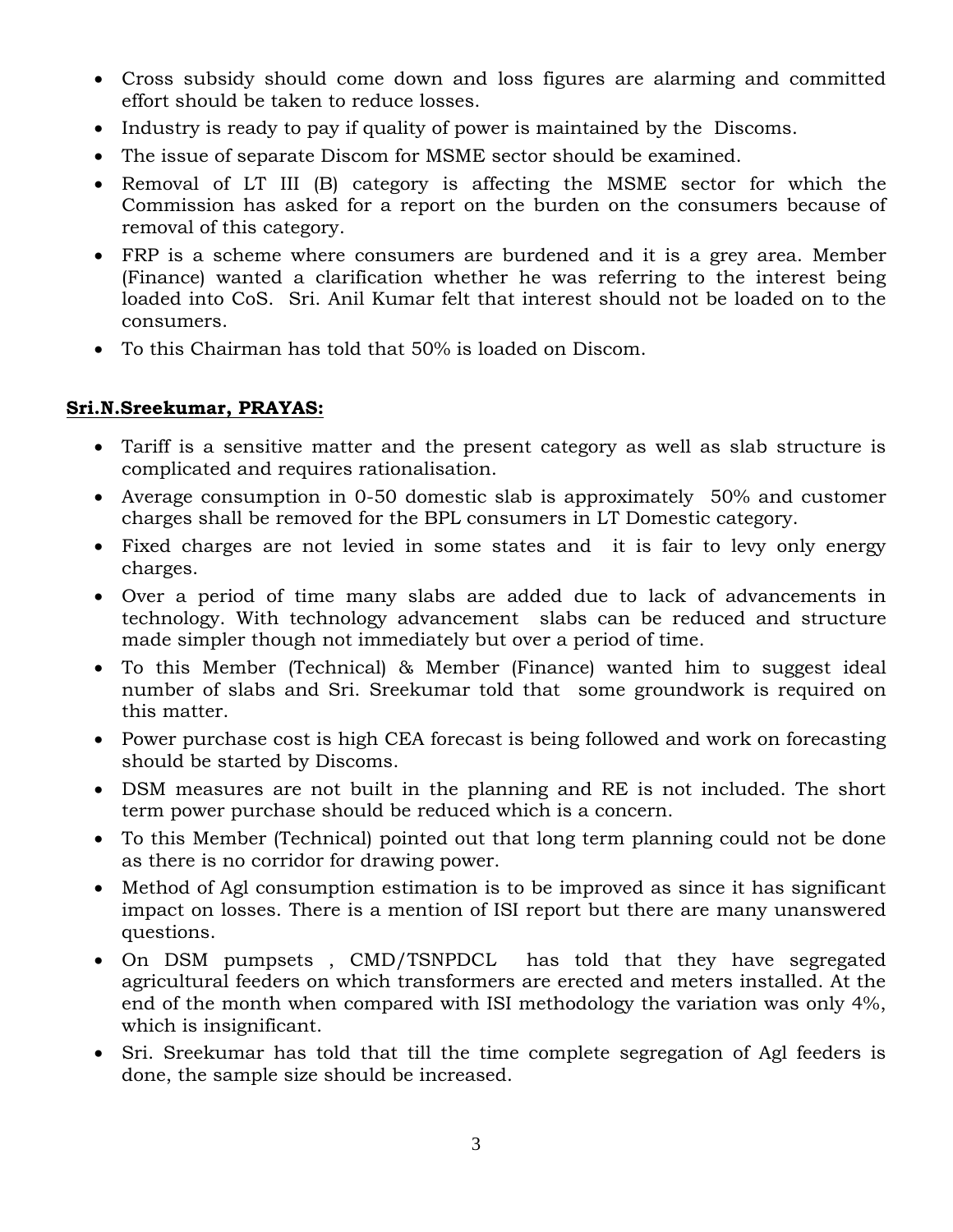- TSSPDCL Member (Finance) has added that Government also feels that there is scope for improvement in this area.
- Sri. Sreekumar has also suggested that use of solar energy can be explored in AGl sector. Instead of going in for individual pumpsets, solar based 2 MW plant on 11 kV feeder can be thought of and farmers must be involved in this exercise. In other states farmers were willing to join this exercise.
- Deaths due to electric shocks at 3435 (25% in AP & Telangana) is a serious matter.
- Load shedding, shall be predictable and details of feeder availability shall be placed in Discoms website. Consumers expect fairness & transparency in this aspect.

### **Sri.Nrupender Rao of CII**

- Telangana Government is going in a big way in Industrial development. The Industry sector is not bothered about the price of power but it is bothered about the availability of power. Time taken for approvals for open access is very high and there is scope for improvement.
- System should be in such a manner that they should be able to buy power during load shedding.
- Chairman told that the problem is partly because of non availability of corridor.
- Member (Technical) enquired whether their load is fed through a mixed or dedicated feeder.
- Sri.Nrupender Rao told that it is a generic problem and Discoms are not allowing open access with a fear of losing money.

### **Sri.Nageswara Rao of FETSIA**

- Explained in detail about the importance of Small Scale Industries and the problems being faced by them due to shortage of power since 5 years and the loss of production.
- Suggested that the direction of Ministry of Power of providing separate Discom for industries needs to be taken into consideration.
- Next to Agriculture, Small Scale Industries are important and attention is to be paid to them.
- A fixed quota of percentage of power to MSME sector be allocated on the lines of Agriculture.
- Abolition of LT III (B) category is not good for Small Scale Industries and immediately it should be restored. Chairman told that the matter is taken note of.
- To avoid loss of material in continuous process industries, due to power cut, requested for imposition of power cut for 1 full day instead of few hours per day during peak hours so that they can plan their works.
- Chairman told that they would look into the matter.
- Sri Nageswara Rao requested that 50% in cash and 50% Bank Guarantee can be accepted as additional consumption deposit (ACD).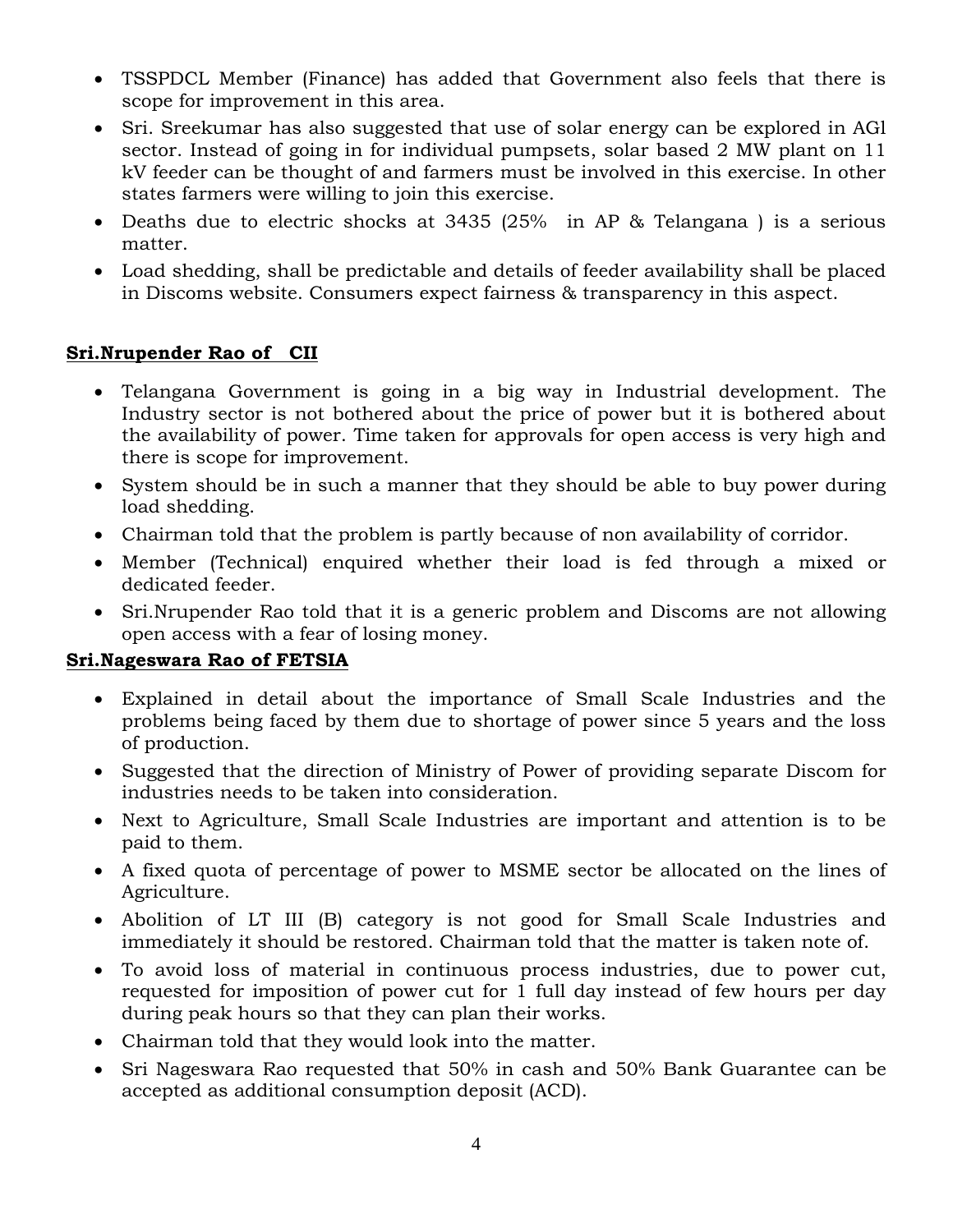# **Sri M.K.Gupta of South Central Railways**:

- The demand is likely to go up as they have got some sanctioned projects.
- They have 17 traction sub stations in Telangana and their impact is Rs.162 crores for 622MU.
- Their tariff is high and Discoms have proposed two part tariff which is a new feature.
- When Member (Technical) asked whether they wanted single part or two part tariff and reasons thereof. Sri Gupta told that two part tariff for railway traction becomes burden on railways. Single part tariff is more easier and conducive.
- Security deposit can be collected by Discoms as Bank Guarantee instead of cash.
- Commission told them to represent the same in Public Hearings on 14-03-2015, which is meant exclusively for Railways & Industry.

# **Sri.Janardhan Reddy of Telangana Electricity Employees' 1104 Union**

- Welcomed the tariff hike proposed by the Discoms.
- Due to time lines prescribed in Citizen's Charter, implementation of works is becoming tough due to very low number of staff in the lower caders.
- Collection centers like e-seva, meeseva etc are charging additional amount per bill when compared to Discoms and hence people are thronging to EROs instead of such centers to save money.
- Due to less staff the load on the existing staff to attend to the consumers is becoming very difficult. Hence there is an urgent need for recruitment of staff at the lower level like JLM , LDC etc.
- One more suggestion given by Sri.Janardhan Reddy was that number of counters can be increased to cater to the needs of consumers.
- Member(Technical) then asked if they can throw light on how to cut O&M cost in tariff.
- Discoms have to forecast and make proper planning to meet the power shortages instead of finding ways during shortages.
- Consumers must be encouraged to use solar energy.

# **Sri.E.Sridhar of Telangana State Electricity Employees' Union- 327:**

- Discoms may extend spot billing to collections also.
- Discom officials may look into the pole design wherein linemen are encouraged to climb more number of poles to attend to faults. Gujarat has good pole designs which can be followed by Telangana also.
- Distribution Transformer failures shall be reduced by Discoms and metering which is the backbone of the revenue should be strengthened with new technologies as it is the area where losses can be minimized.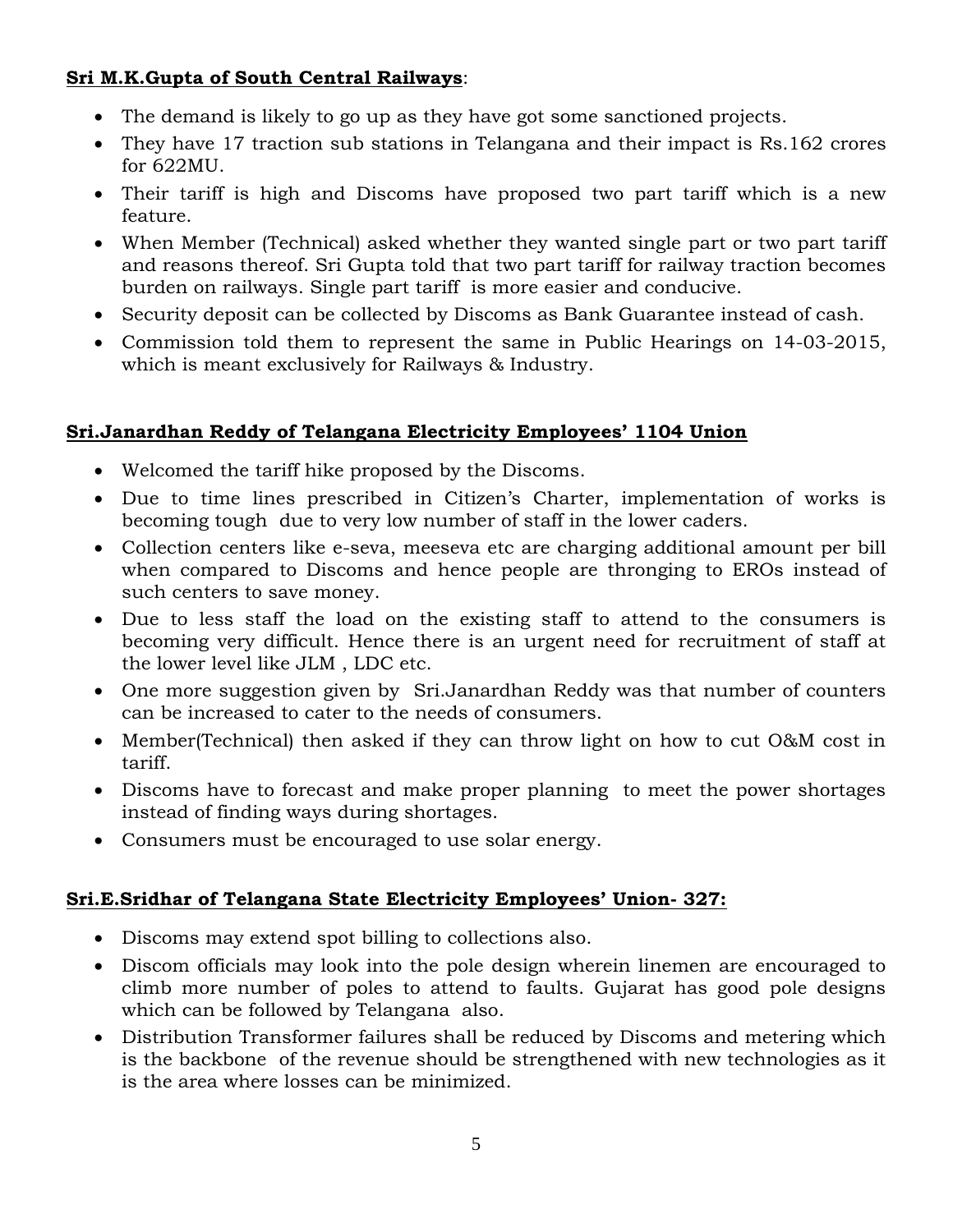### **Sri.R V C Dalapathi from ESCI on behalf of Dr.U.Chandrasekhar**

- Commercial losses are more than 15% and some action needs be taken in reduction of such losses to 4-5 %.
- Member / Technical raised a question on losses. What is the percentage of Technical losses in total losses , whether any analysis made or not. He replied that a lot of investment should be made to reduce losses and frequent raids should be done for reducing losses and also to curb theft of power.

## **Dr.G.Chandra Mohan Reddy of Institute of Engineers**

- Some efforts should be made by Discoms just as Tata Power has done to reduce losses.
- Chairman told that the point is taken note of.

# **Sri.Rajesh of Indian Energy Exchange (Invitee)**

- Retail supply tariff should be for entire control period as per MYT principles. The revenue from Trading shall be included in ARR.
- There should be more transmission capacity. Responding to the query of Chairman on suggestions by which Telangana can get more power, he told that transmission systems have to be built which may look redundant for the present but later will be of much use.
- To this Chairman has told that building transmission capacity is fine but the question is as to who will have to bear the cost. He also told that ISOs in US pay for the cost and retrieve it from the consumer.
- To Sri Rajesh's remark that there can be a solution by june/july , Chairman told that solution that late is of no use.
- Transmission component should not include Demand charges. To this Chairman told that no state is implementing such a thing.
- Renewable energy should be purchased during short term purchases.

# **Sri. K.Rangaiah of All India Kisan Mazdoor Sangh**

- Tariffs should not increase.
- Commission needs to look into the Krishnapatnam issue.
- There is no 7 hours power supply but only 2 hours supply is given.
- Loans and subsidies should be given to Discoms on time for effective performance.
- Employee strength needs to be increased.
- Solar energy should be encouraged.
- Talked on the deaths of consumers because of electric shocks. Chairman has told that accidents report can be collected from Discoms.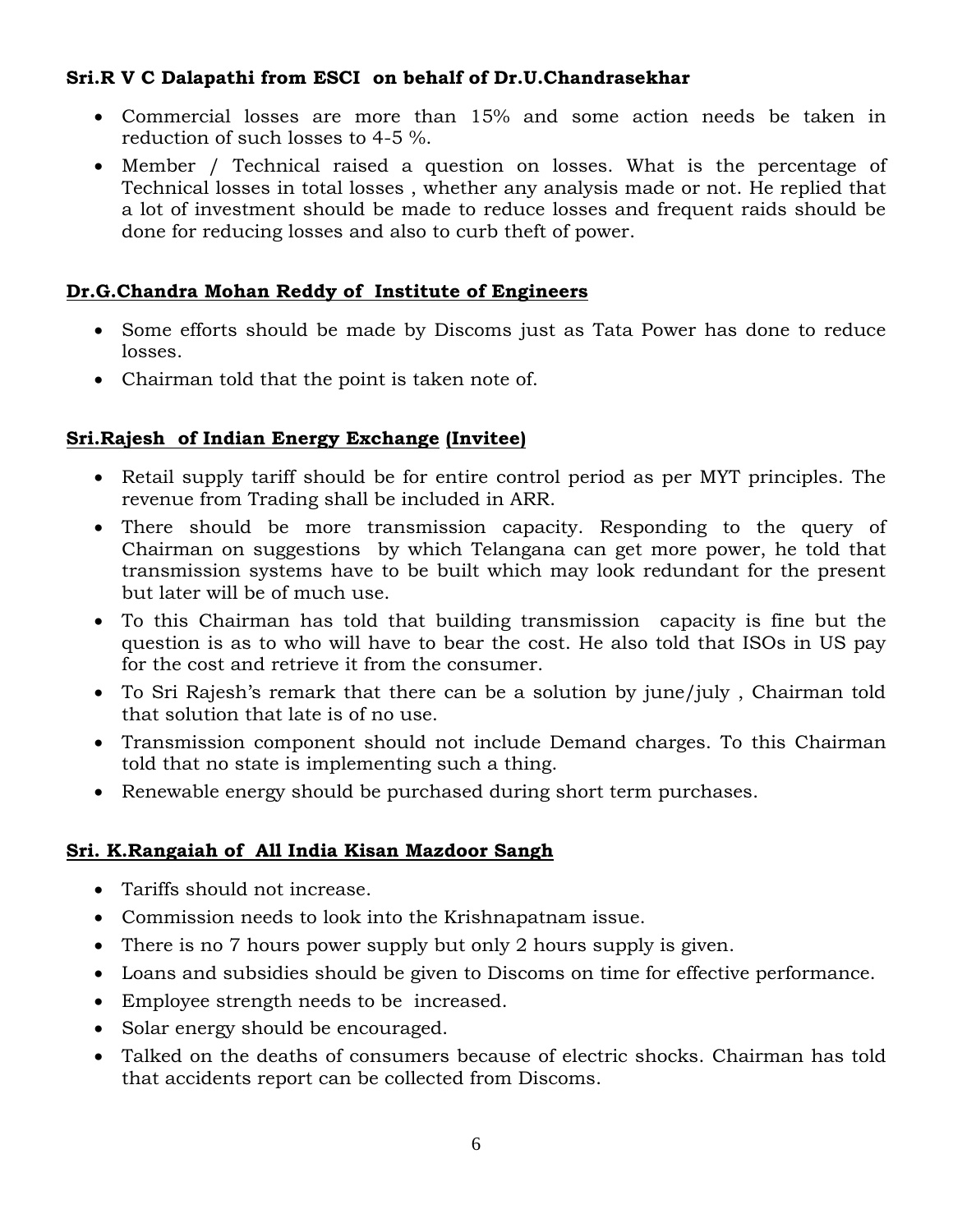## **Sri.R.K.Agarwal of Telangana Spinning & Textile Mills Association (Invitee)**

- They are agro based and depend on vagaries of environment and should have a separate tariff.
- They shall be treated like Ferro Alloys and provide a separate category as they have similar Load Factor as Ferro Alloys.
- To the query of Member (Technical) whether they are ready to accept for minimum off take energy like Ferro Alloys, he told that they are ready for that.
- As per EA 2003, open access is to be given for loads above 1 MW. But Discoms are not following it.
- Load shedding is being announced before 3 days only and availing Open Access within such short time is becoming difficult.
- Agriculture should be metered by 2019. Agl consumption estimation is under assumption and all line losses are included into Agriculture.
- There is a penalty of 5 times on open access consumers even during power cut. To this Chairman told that it can be brought to the notice of Commission in proper format.

### **Sri. M.Sreedhar Reddy, Bharateeya Kisan Sangh**

- requested the Commission to give permission for observing a 2 minute silence for the departed farmers and the same was obliged by the Commission.
- Later he talked in detail about the safety of consumers and explained with few cases as to how the ex-gratia payment is dealt by the Discoms ( with lots of delays and recommendations required from higher officials and lot of follow-ups).
- The Compensation to the victims of electrical accidents has been converted to exgratia by an order on 13-08-2013 by the erstwhile APERC and the same was not implemented till November 2014. The Field staff did not get intimation till 03-11-2014. Such delay is causing the victims of the electrical accidents to suffer a lot.
- There is no objection to tariff hike but services should be improved.
- Meters shall be installed at feeders instead of agricultural motors to capture the agricultural consumption.
- On query of Member (Technical) of approaching CGRF, he told that ex-gratia issues are not dealt in CGRFs.
- Requested that an official in Director cadre needs to be appointed to look into issues of Consumers/ Farmers.
- Toll free number be linked up with a system where the consumer is given proper information regarding complaints, application fee etc.
- Elaborate procedure of IVRS be reduced and be made available only in Telugu.
- Loose conductors are causing accidents and there is a long procedure to give a complaint. To this Chairman told that a procedure be suggested to reduce the process.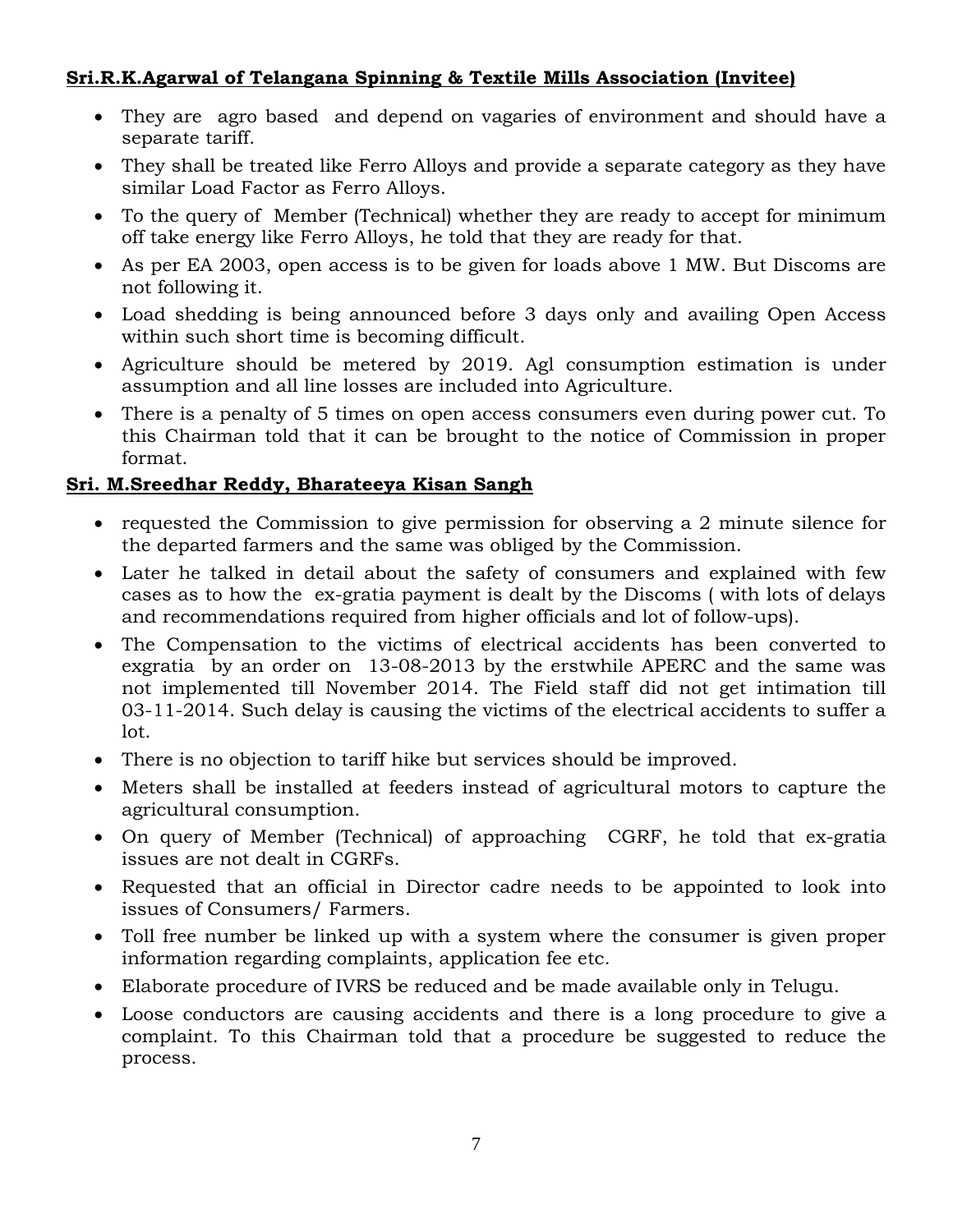## **Smt. Rajam Ganesan of Consumer Care Center**

- Meter readers are not coming on time.
- Pointed out that there are long queues in EROs and the number of bills accepted for payment be reduced to 2 or 3 per person.
- Suggested that spot collection can be done like in water works department.
- Revenue Recovery Act etc should be used to collect the dues from default consumers.
- Importance of Energy conservation should be spread among consumers.

# **Dr.L.Muralidhar of Jana Vignana Vedika**

- 'Prevention is better than Cure' and therefore is of the view that conservation of power should be the prime factor and this should be brought to consumers with publicity and awareness.
- Farmers should be educated to reduce accidents and deaths.

# **Professor S.Jeelani of Center for Distance & Virtual Learning, HCU**

- According to survey of UGC all the 10 districts of Telangana are backward in educational field. The main reason being lack of equipment , power supply etc.
- Educational institutions should be given continuous supply and a separate category be created.
- Number of slabs are more in domestic and tariff for consumption of more than 200 units is high.
- Every house should be encouraged for solar usage. To this Member (Finance) told that Haryana has made solar mandatory for urban areas , which can be followed here also.

Chairman told Sri.Nageswara Rao of FETSIA to give a representation on the issues of

Small Scale Industries. To this he told that

- 50 % penalty charges during peak hours is taxing the consumers and Discoms are not adhering to the order of the Government. To this CMD/TSNPDCL told that a GO is to be issued. Sri. Nageswara Rao told that atleast till that time GO, officials may be instructed not to disconnect.
- For expansion of power CEIG department is blocking and delaying the work and it needs to be eliminated from the process. To this Chairman told that the same can be brought in Public Hearing and Member (Technical) told that it has to come from Government. Delay in penalty of CC charges should be per day basis but not for whole month and Member (Technical) told that it is being looked into.